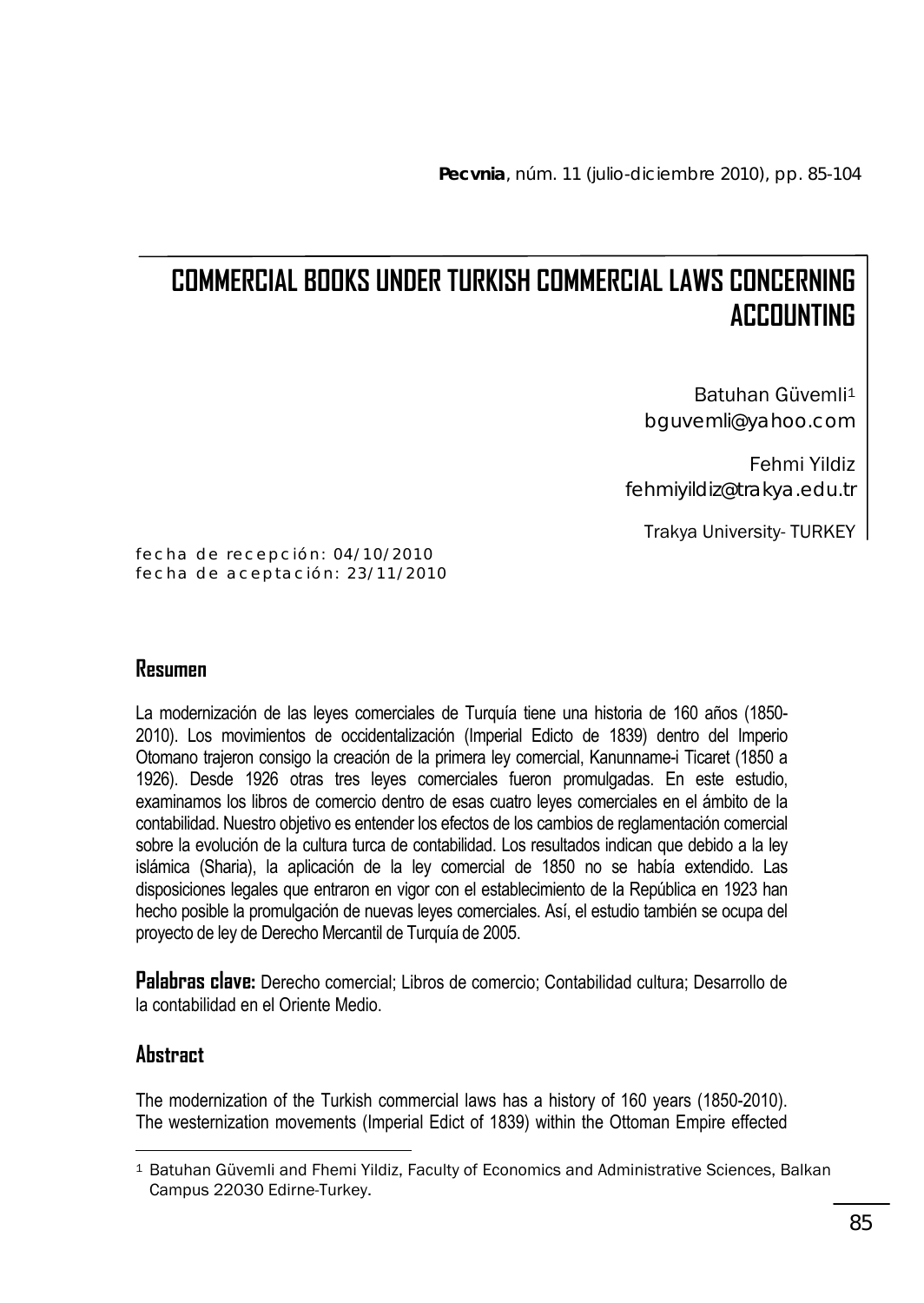the establishment of the first commercial law, Kanunname-i Ticaret (1850-1926). Since 1926, three other commercial laws were enacted. In this study, we examine the commercial books within those four commercial laws under the scope of accounting. Our aim is to understand the effects of the commercial regulatory changes on the evolution of the Turkish accounting culture. Findings indicate that due to the Islamic law (Sharia), the application the commercial law of 1850 was not widespread. The legal regulations which were put into force with the establishment of the Republic in 1923 have made the enactment of new commercial laws possible. Thus, the study also addresses to the bill of Turkish Commercial Law dated 20052.

**Keywords**: Commercial law; Commercial books; Accounting culture; Development of accounting in the Middle East.

#### 1. Introduction

It is possible to examine the provisions regarding the evolution of accounting in the Republic of Turkey by examining the commercial books of the major four commercial laws. This article aims to examine the commercial books of the four major commercial laws enacted in the Ottoman Empire and later in the Republic of Turkey under the scope of accounting. Thus, the authors believe that understanding the reasons of accounting transition by examining the commercial books will guide us to determine adequate commercial laws of the future.

Turkish accounting thought has been influenced for centuries by the developing accounting practices of the Middle East (Elitas *et al.*, 2008). We can date the commercial changes in the Ottoman Empire back to the *Tanzimat* period of reforms and reorganization in 1839<sup>3</sup>, and the influential effects of the European countries accounting cultures towards the first half of the  $19<sup>th</sup>$  century. The commercial law of France titled Code de Commerce was put into force by Napoleon in France, September 5, 1807. It affected the commercial culture of Europe as well as the Ottoman Empire. The first and the second books of this law which were translated in the commercial law (Kanunname-i Ticaret) of 1850 is one of the subjects of this study (Birinci Tertip Düstur, 445-461)<sup>4</sup>.

After the proclamation of the Republic, on 29.05.1926, the law accepted in 1850 was renewed and put into force with the name Commercial Law. This law has given its place to Turkish Commercial Law -put into force in 1957. Turkish Commercial Law No. 6762 dated 9.7.1956 was in force when this declaration was prepared.

 $\overline{a}$ 

<sup>2</sup> A part of this paper had been presented at the *2BMAC – Second Balkans and Middle East Countries International Conference on Auditing and Accounting History*, Istanbul-Turkey, September 2010 with the title "Commercial Books under Turkish Commercial Law Concerning Accounting" by Batuhan Güvemli and Fehmi Yıldız.<br>3 The goal of the Imperial Edict of 1839 was to help modernize the Empire militarily and socially

so that it could compete with the great powers of Europe.

<sup>4</sup> Birinci Tertip Düstur (First Setup Code) involves legislations of the Ottoman Empire between the years 1839 and 1908.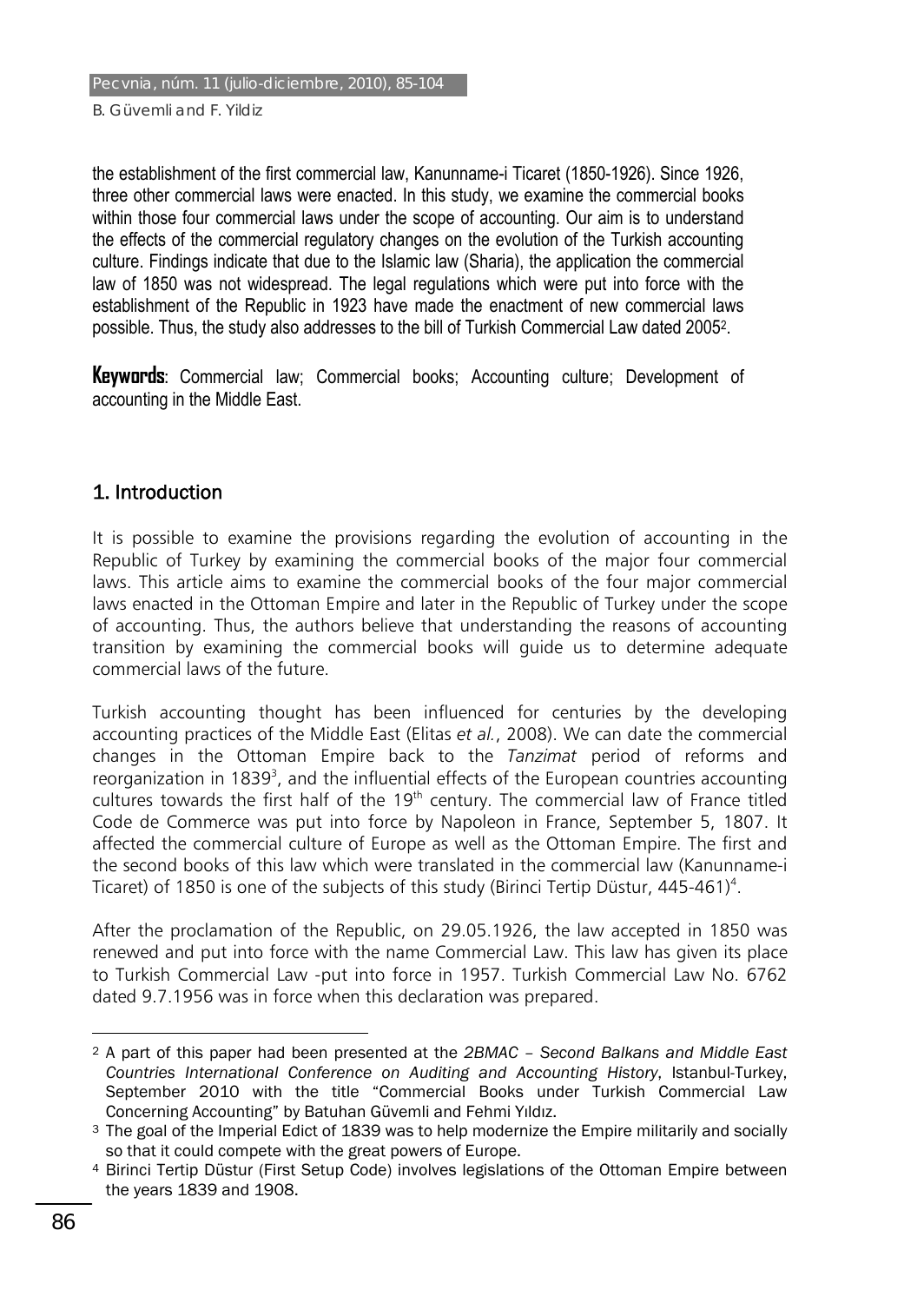The Turkish Commercial Law which was forwarded to the Turkish National Grand Assembly by the Government of Turkey in 2005 is in a bill status. According to these explanations the Turkish Commercial Law has three laws and one bill of law. Commercial books are examined chronogically within the article.

First, it would be suitable to check the commercial books in the French Code de Commerce. The first and the second books of Code de Commerce were included in the commercial law of 1850 (Kanunname-i Ticaret).

#### 2. The commercial books in code de commerce

The provisions in the French −Code de Commerce put into force by Napoleon in 1807 have affected the Turkish commercial law. This effect shows itself in Kanunname-i Ticaret published in 1850. The commercial books are found in the first book of Code de Commerce.

The first book of Code De Commerce had 8 chapters. In the second chapter, we see the obligatory books which the merchant have to keep. The related information is conceived as follows (Güvemli, 2000a, 78).

*Daily book: It is the book where the commercial transactions are recorded daily; the assets and the liabilities. It allows for the declaration of the expense amounts of the trade house from month to month. It is kept separately from the other books but its records are carried out as dependent on them.* 

*Inventory book: An inventory is issued at the end of every year and the current and the fixed assets take place in it and the assetss and the liabilities are recorded.* 

*The daily book and the inventory book have signatures. These signatures are signed by the judge of the commercial court, if not by the mayor or the deputy, and the books are kept for ten years.* 

*Properly kept books can be evidence among the merchants.* 

These explanations show that it is mandatory to keep the daily book and inventory book in Code de Commerce. It is understood that the other books have been left optional. However, the general ledger has become mandatory in time due to reasons like issuing the monthly accounts.

It is appropriate, to put the subject forward more clearly, to mention the third book of Code de Commerce making reference to balances. In the third book, the procedures the merchant having difficulty to pay debts must be carried out and the procedures in case of bankruptcy, are explained. There are two titles of this book. These are *Faillites and Banqueroutes*. *Faillites* is described as the merchant who stopped payments. *Banqueroute* is the merchant bankrupted from fraud or significant mistakes.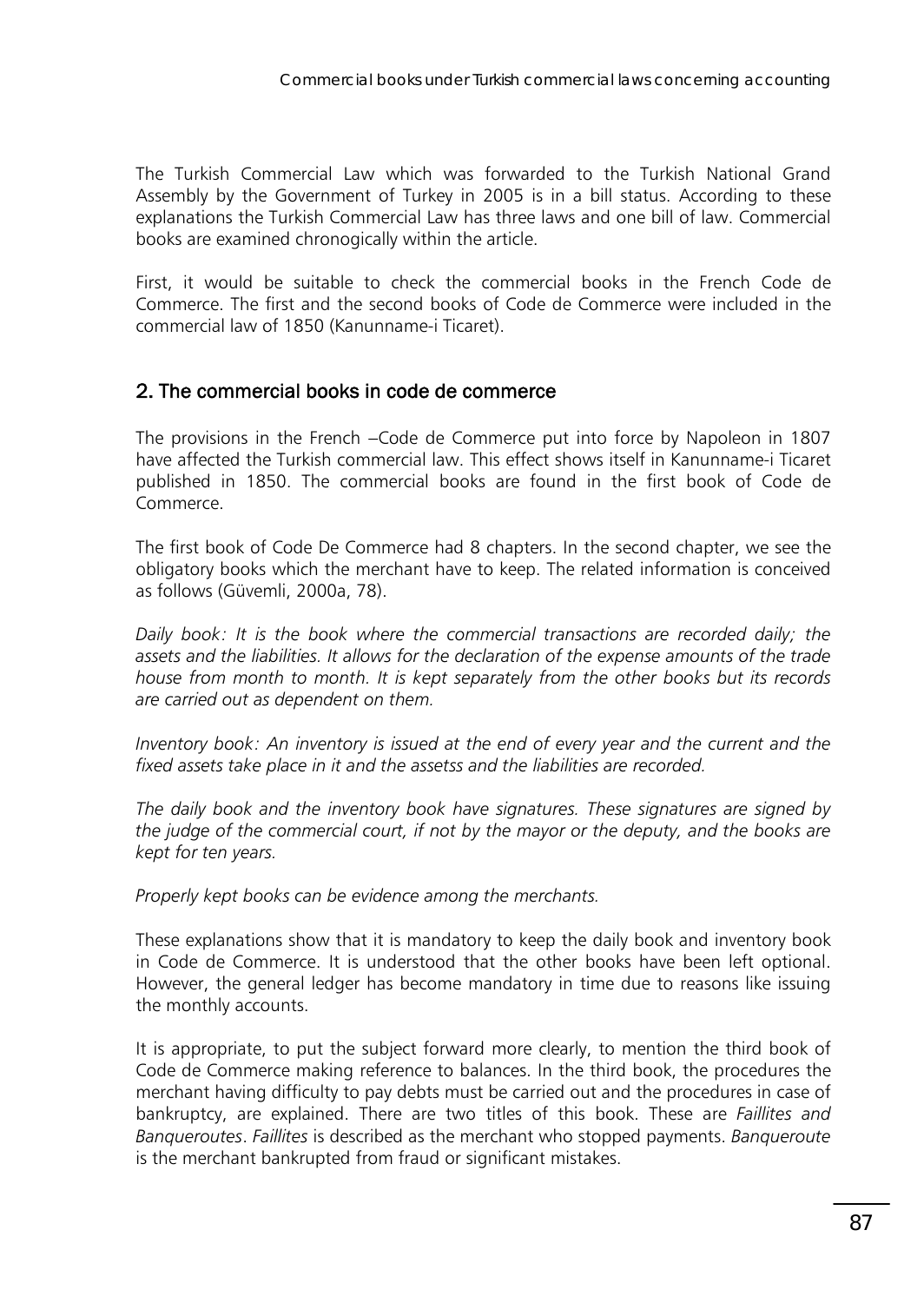The fifth part of this book has the title *balance.* In this part it is stated that the *bankrupt must prepare his balance or the assets or the liabilities of his works before the declaration of his bankruptcy*. *It is required that the balance must show the current and the fixed assets, the debts, and the arrangement of the profit and loss table along with the expenses table, …. It is required that the balance must be signed by the debtor showing the date and the true status of the balance in writing*.

Above explanations show that great importance is attached to the daily book and the inventory book in Code de Commerce and the Balance and the Profit and Loss Table has importance in decision making about legal matters.

In the third section of this study, we examine how the provisions of Code de Commerce have affected The Turkish Commercial Law (Kanunname-I Ticaret) in 1850.

#### 3. The commercial books and the financial tables in Kanunname-i Ticaret

A Turkish Commercial Law (Kanunname-i Ticaret) was put into force in 1850. It was the second law published in the Ottoman Empire after the 1839 Imperial Edict (Tanzimat Fermani) when the legal regulations taken from the west started<sup>5</sup> and it has been translated from the Code de Commerce. Dutch, German and Belgian laws were also applied in the different chapters of this law. As mentioned above the first and the second books of Code de Commerce in Kanunname-i Ticaret have been formed by translation. There are general provisions in the first of these books. The second book is about the law of land trade. Additions have been made to this law throughout the 19th century, and the first addition was related to the Commercial Courts in 1862. The second addition was made in 1864 and it is related to Maritime Trade Law. Two additions have been made at the beginning of the 20th century. The addition regarding the Bankruptcy Law was made in 1905, and in 1906 the addition regarding the insurance transactions law was applied (Gürzumar and Gürzumar, 1962, 45).

In the beginning, the law was generally related to merchants, trade companies and bankruptcy provisions. The provisions about the commercial books take place in the articles 3., 4., 5., 6., 7., 8., 9. We have examined those articles briefly.

*Article 3: The merchant has to record his claim, debt to the daily book day by day in articles. He also has to record all his transaction regarding the trade, purchasing, and the policies received and provided, payments, receipts and the expenses.* 

 $\overline{a}$ 5 The first law taken from the west after the Tanzimat Fermanı (Imperial Edict) is the Penal Law taken from Europe in 1840.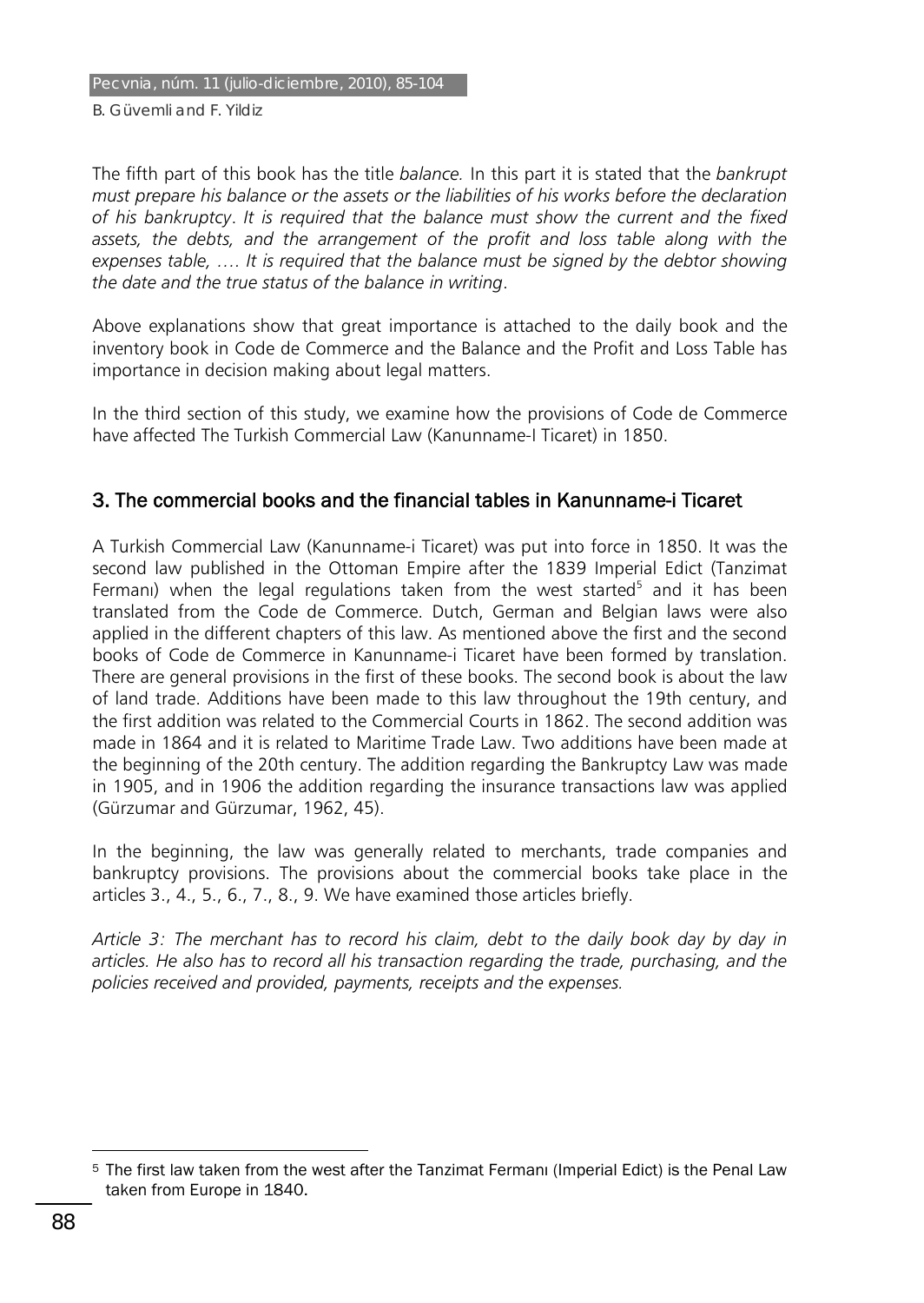*Other than that the merchant has also to record all the letters he has written to his partners, employees and those in cooperation. He has to keep the letters he has received6* (Güvemli, 1994, 86).

*Article 4: The merchant, other than the book in the 3rd. Article, has to keep another*  book every year called the balance book. He will write all his properties, portable *properties and claims and debts in detail.* 

*Article 5: In the books stated in the above Article there will not be blanks left to record later on, the writings will be readable, the words and signs will not be put in between the lines, the records will be drawn up legibly. The person who keeps the books at the end of every year will sign the daily book, a number will be put on each page of the book*  and the number of the last page will be written at the beginning of the book and it will *be signed.* 

*Article 6: In the books, which must mandatorily be kept in the trading house, in the case the generally accepted rules are not followed, the books are kept improperly and not in conformity with the rules, these books will not be credited and the records in these books will not be accepted as evidence.* 

*Article 7: Displaying the commercial books is not required in the commercial cases. However, in cases of bankruptcy and devolution, because of the company's interest, deficient books can be requested from the trading house.* 

*Article 8: The books of the merchants kept in accordance with the above stated principles can be accepted as evidence.* 

*Article 9: During the progress of a trial, the merchant can ask his book to be accepted as evidence provided that it will be related to the event of the trial subject.*

The explanations regarding the financial tables also show in the parts of the law, other than these provisions, related to the bankrupt. The balance book has been handled as follows in the *explanation of the bankrupt* of the law.

*Article 49: The balance book is also required to be submitted along with the request of the bankrupt. The merchant has to explain in good reason in the case he cannot provide this book. And this book will be prepared to contain the quantity and the amount of the real properties and the securities, the claims and the debts and the profit and the loss and their expenses and it has to be signed and dated by the merchant.*

Evaluations regarding the above articles of Kanunname-i Ticaret is as follows.

 $\overline{a}$  $6$  The book mentioned here is not the memorial book regarding the document creation mentioned by Pacioli. This book is in parallel with the explanations of keeping of the important documents that Pacioli mentions in the thirty fifth chapter of his book.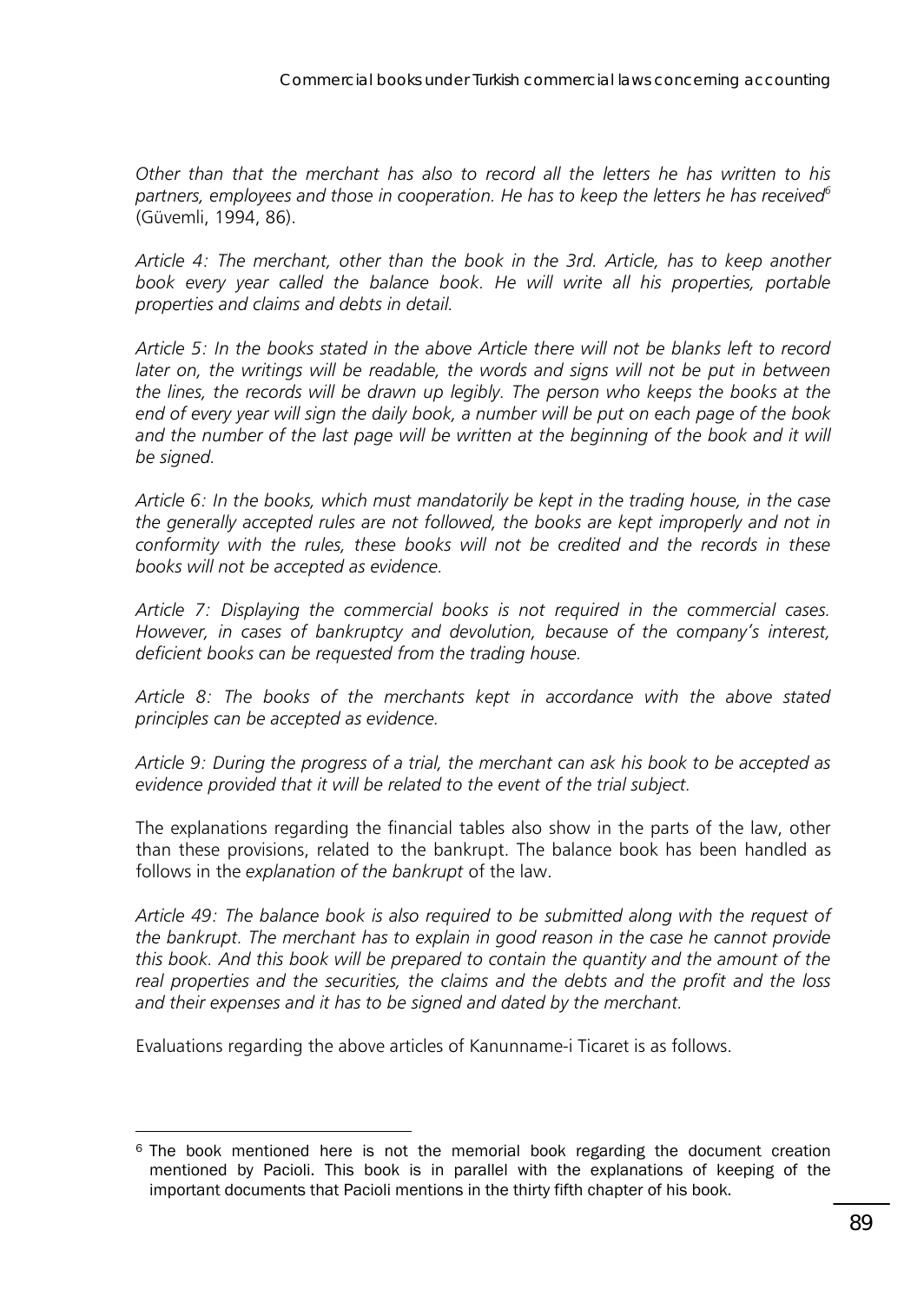The articles regarding the commercial books have been prepared in parallel with Code de Commerce.

The books which are mandatory to be kept are the daily book and the balance book. The balance book will then also be called the inventory book. The book mandatory to be kept is the book where the important documents being received and dispatched are recorded. These are the books for Code de Commerce.

The recording of the books clearly and in legible detail draws our attention. Also a precaution about this matter is stated in the law and it is also stated that any book not kept properly will not be accepted as evidence in commercial disputes.

Another subject drawing attention is the allowing for the merchant to submit his own book as evidence.

These considerations reflect the commercial culture and at the same time the accounting culture which commercial life was not used to in the Ottoman culture until that time. For this and similar reasons it has not been possible for this law to be applied to a great extent.

A law was put into force regarding the use of the double-entry accounting system in this law. Although, a state accounting method called the *Merdiban* (Stairs) Method was being used in those years by the Ottomans. The double-entry accounting system was not known in practice yet. The provisions of Kanunname-I Ticaret regarding the use of double entry accounting system could not get the chance to be applied (Üçok, Mumcu and Bozkurt, 2007, 357). The double-entry accounting system would pass by Sultan's Command in 1879. 'Keeping Books with the Double-Entry Recording Method', the first introductory book of the double-entry accounting system had not been published. Nearly 200 youths who went to France between the years 1840-1850 for training were just getting back to the mainland and they had no power among the Empire yet. The teaching of the double-entry accounting system had not started in related schools yet. Because of these reasons it would be wrong to suggest there was any possibility of applying the provisions regarding the books until the middle of the  $19<sup>th</sup>$  century.

There were other reasons also making the application of Kanunname-i Ticaret difficult. Sharia rules were applied in the Ottoman Empire whereas in western countries commercial rules were taking a dominant place under capitalism. There was not any civil law yet. In this case, the law being put into force was in question without creating the foundation of the application of the new rules in commerce. We claim that a commercial law should be written according to the rules created in the country, Kanunname-i Ticaret had been put into force without following this rule.

Ottoman community was statist and the state enterprises were at its head. However the Commercial Law had qualities directing mostly the private sector trade. The non existence of the capital establishment regarding the private sector in sufficient number and size is seen as another reason that Kanunname-i Ticaret could not find a successful application field.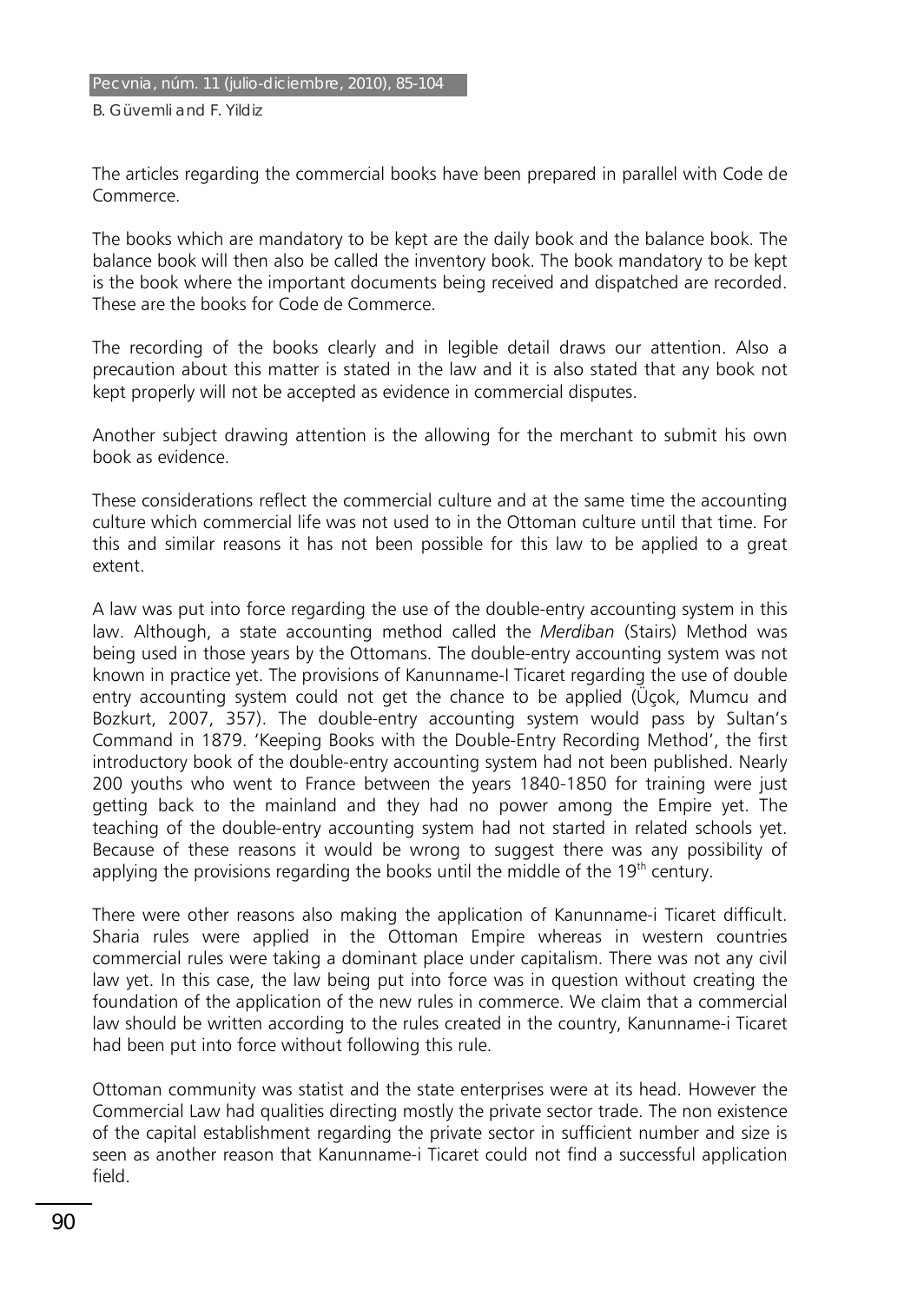### 4. The commercial books in the Turkish commercial law of 1926

Another Commercial Law was put into force in Turkey in 29.05.1926. It remained in force until 1957. The provisions regarding accounting affected the structure of accounting in the first period of the Republic (Güvemli, 2000b, 148).

Articles 66-86 of the mentioned law are related to the commercial books of the small scale merchant (Ziya, 1928) and are as follows.

*Article 66: Every merchant has to keep 3 books by law - assets and offsets (Inventory and balance) book, daily book and the copy book – these are his commercial documents.*

*Article 67: The Merchant can keep other books too, as required, but he does not have to get them approved as shown in the next article.*

*Article 68: The Merchant can keep his books himself, or he can have his employees keep them, to; such recordings will be considered to be made on his behalf*<sup>7</sup> *.*

*Article 69: The three books mandatory to be kept must be bound. The notary public (katib-i adl) will put a number and a seal to every page of these three books, he will record the number of pages of the book, and he will sign it.* 

*Article 70: In the assets and offsets (Inventory and balance) book:* 

- *The cash, the claims to be received, stocks and the current assets (number, amount) of the merchant will be written,*
- *All debts,*

 $\overline{a}$ 

- He will also write the year-end balance after these records in the book. The balance will *be issued annually.* 

*Article 71: The capital is recorded in the daily book as the first article. Then the bonds he received and gave, the receipts regarding the commercial transactions are recorded separately day by day. At the end of every month he writes the expenses he had for his own needs, as an article.* 

*Article 72: The commercial works of the Merchant have to be in the copy book. The letters received, sent and the telegraphs are recorded.*

*Article 73: The corporate companies keep a book of decisions. In the book, either the decision of the general board or the board of directors is written.*

*Article 74: The accountant (katib-i tacir) will write an expression that the necessary information to prepare this book has been taken from the daily book. Then, the notary public who does not have the authority to investigate the book will approve it.*

 $7$  The accounts and the accountants' words do not appear in either the Commercial Law dated 1850 or in the law dated 1926 of 1,100 Articles and in the law dated 1957 with the same breadth.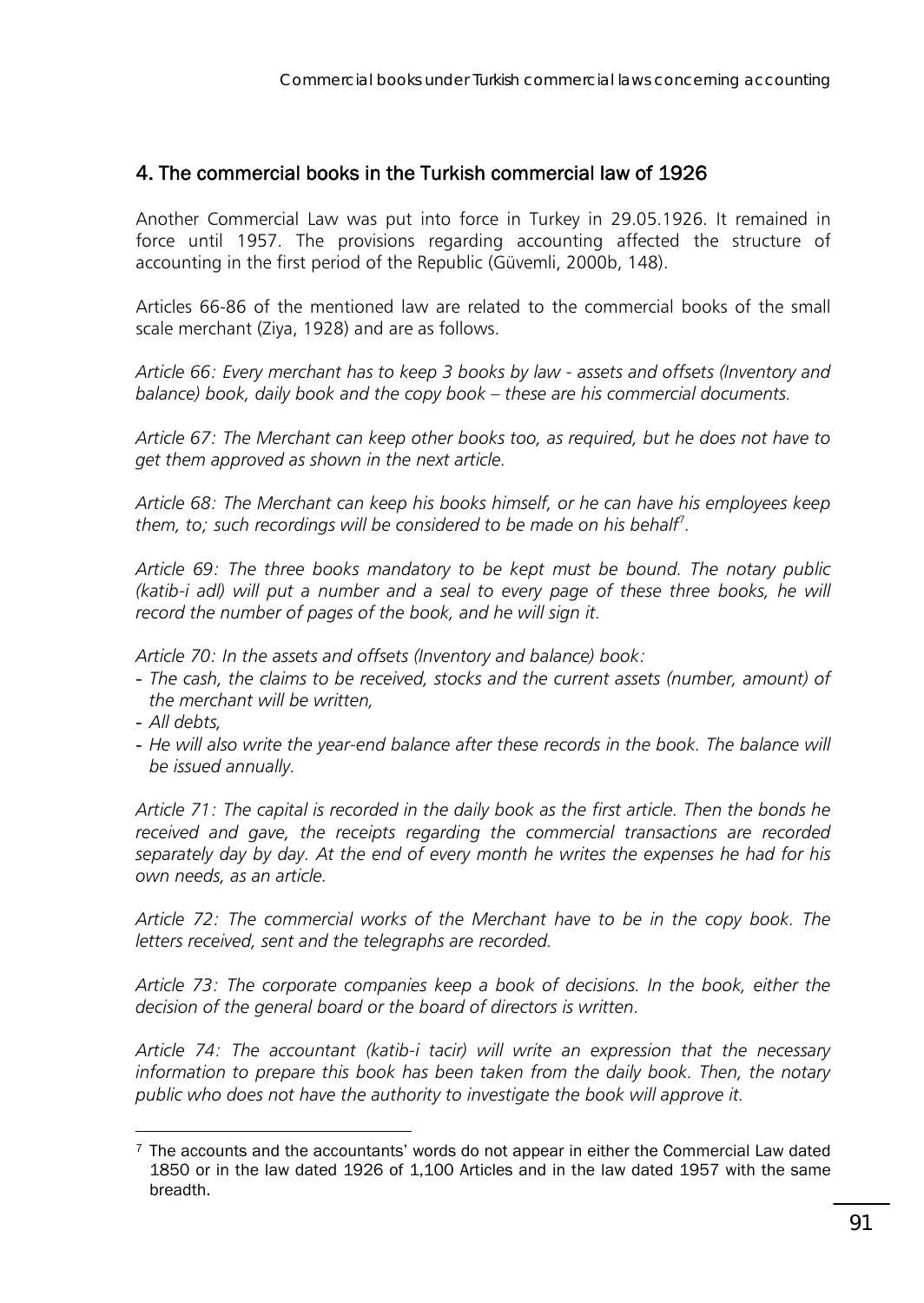*Article 75: The books that are kept mandatorily and the documents recorded in the copy book and the documents regarding the payments made must be kept for fifteen years.* 

*Article 76: The books and the documents are delivered to the court for termination and dissolution purposes in case of Merchants death.* 

*Article 77: The commercial books and the documents may be requested by the court during the proceedings of a commercial trial. In this case, only the records related to the subject of the books can be investigated.* 

*Article 78: If the relavant court is in another place, the previous court takes the necessary information and sends it to the relevant court.* 

*Article 79: The owner of the trading house is responsible from the absence of the books or the improper keeping of the books.* 

*Article 80: If the books and the documents are wasted due to reasons like the natural disasters, fire or flooding, the owner of the trading house or his assistant have to notify the court within fifteen days.* 

*Article 81: In the case of disputes the commercial books will be accepted as evidence.* 

*Article 82: The records in the books can be accepted in favor of the trade owner or can be used against him.* 

*Article 83: In order to use the books as evidence, the commercial records must be the same in the book of both sides. If there is any difference, this must be reconciled.* 

*Article 84: If one of the parties does not submit his books, the records of the one who submits his books are accepted as evidence. However, the right of the opposite side to prove its case is reserved.* 

*Article 85: If one of the parties has been notified, he will accept the book of the opposite side and the opposite side can not submit his book, the court can have the opposite side take an oath.* 

*Article 86: Even in the belief that the information in the books is accepted by the court, the court can have the book owner take an oath to make the parties have a clear conscience.* 

Evaluations regarding the above articles of the Turkish Commercial Law of 1926 are as follows.

This law contains more contemporary provisions compared to the Law of 1850 (Kanunname-i Ticaret).

This law has not been inapplicable like the Law of 1850 and it got the chance to be applied as the Commercial Law of the young Republic of Turkey. The reason for this is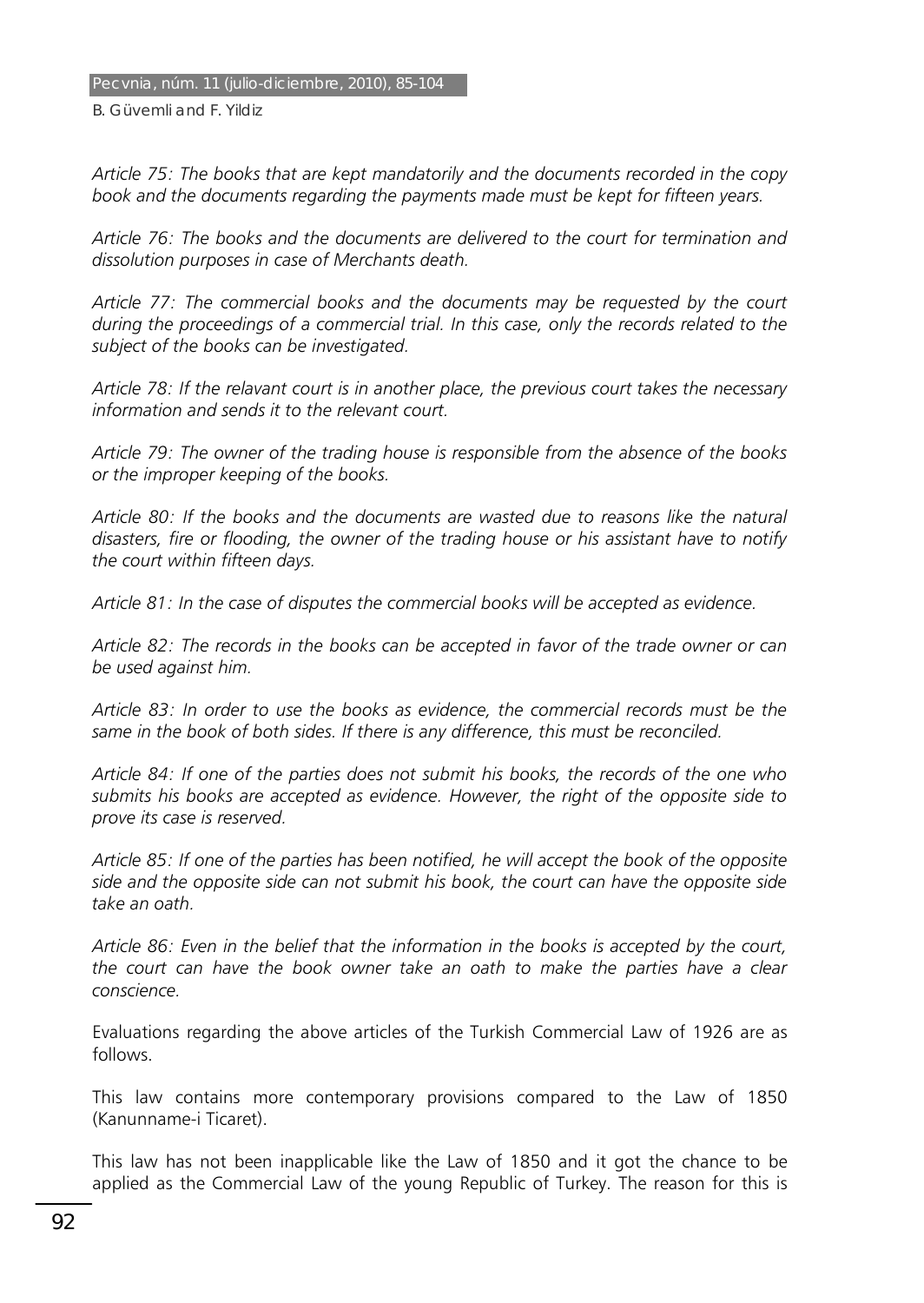that the revolution of Ataturk prepared the ground for this law to be applied. The Turkish Civil Law has been accepted and the Islamic Sharia rules have been kept out of application both in social life and commercial life.

The copy book from the three books to be kept mandatorily (Güvemli, 2000b, 155) is the weakest side of the legal books. In the case where the account recording documents have not been fully put forward and the principle that the account recording must be based on a document is not completely applied, then this book is required $8$ .

The General Ledger does not have a place among the mandatory books. This deficiency will be rectified later on.

It is seen that the approvals procedures in the notary public of the mandatory books have been handled in details. This subject has been a factor of increase on the importance of the account books.

This law mentions that the books have to be kept by the accountant. The name accountant had not been used merely 'someone working in the trading house'. In addition, the daily book seen by the accountant and writing in this book the expression 'has been seen by me' can be accepted as the phrase of the first inspection.

# 5. The commercial books in the Turkish commercial law of 1957

There are two developments which increase the importance of the Turkish Commercial Law accepted in 1957 (Turkish Commercial Law, Number: 6762). Firstly, The Republic of Turkey had thirty years of experience in the understanding of contemporary commercial laws. Secondly, there was a need to provide conformity within the commercial law to the new conditions arising from The Corporate Tax Law, Income Tax Law and the Tax Procedure Law put into force with the tax reforms carried out in 1949.

This law contains more contemporary provisions compared to its predecessors. The provisions regarding the commercial books were again written between the articles 66- 86. However, the provisions in these articles had important changes and innovations. The mentioned articles are as follows.

*Article 66: The Merchants have to keep these books for the purpose of economic and financial status of the companies, the relations of the claims and the debts, and to determine the results obtained within the work year: The daily book, the general ledger,* 

 $\overline{a}$ 8 The tax laws put into force together with Republic have also put the other account books into the agenda. Among them are; the manufacturing book obliged by the sales tax (this book is kept today also), sales book; the book where the revenue and the expenses are recorded obliged by the profit tax; the sales book and the sales invoice book obliged by the internal consumption tax. After determining the evidence property of the book and the documents, many provisions have taken place in order to help the commercial trials to be carried out in the law (Article 76-86). This case clearly shows the importance being attached to accounting.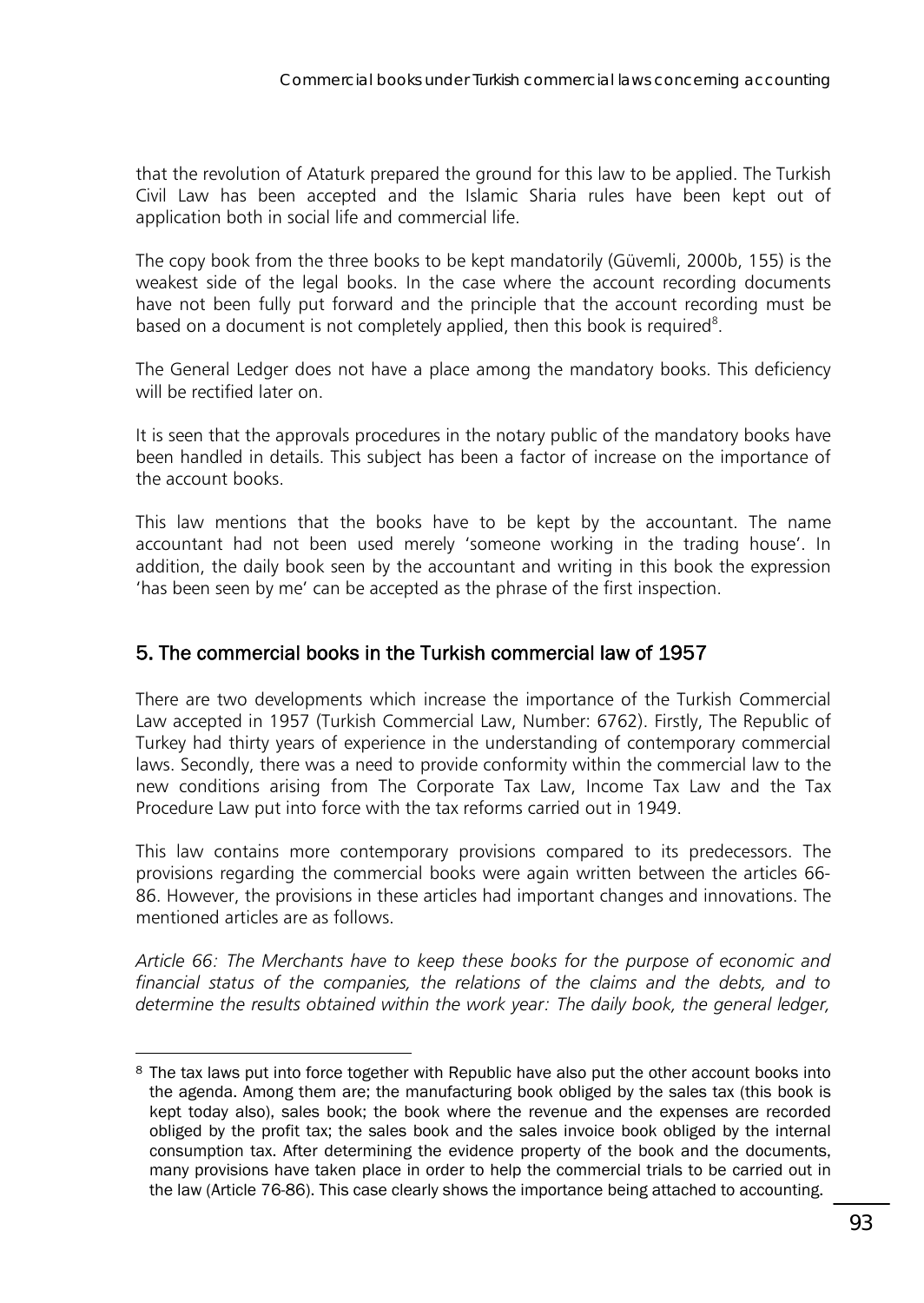the inventory book and the minute book. The companies which have legal entities will *keep the minute book.* 

*Article 67: The books, regardless of whom the Merchant gave authority to keep them, will be kept by the Merchant. The merchant will be responsible for any absence of the books and any improper keeping of the books. In a case where judges, notaries, registrars identify that the merchant did not keep the books properly, they have to notify the situation to the prosecutor's office.* 

*Article 68: The books and the documents must be kept for ten years. In case of dissolution, the decision on holding them will be made by the relevant court. If the books and the documents are damaged by a natural disaster or fire, the merchant will notify the situation to the court within fifteen days.* 

*Article 69: The mandatory books will be approved by the notary public before the New Year, bound and leafed. The notary must put a number to every page and a seal; he must write the number of the pages at the beginning and the end of the book…* 

*Article 70: The daily records of the commercial works are carried out based on the daily*  book documents. This information is given in the articles of the Daily Book: the Article *order no and date; the names of the debtor and the claimant and the corresponding amounts, the type of the records it's based on, its date and so on…* 

*Article 71: The General ledger is the book where the records in the daily book are added by their account names, it must contain this information: Date; the daily book Article no; the amount; the names of the auxiliary accounts in total accounts…* 

*Article 72: The inventories and the balances issued at the beginning and the end of the period are to be recorded in the inventory book.* 

*Article 73: Issuing the inventory is done by determining the currencies, claims and the debts accurately in details by counting, measuring, weighing and evaluating. The inventory contains the assets included in the management.* 

*Article 74: The balance is the summary of the assets shown in the inventory and correspondingly classified by its values (the assets and the liabilities) - the assets in the active and the debts and the capital stock in the passive accounts.* 

*Article 75: The inventory and the balance must be complete, clear and easy to understand and have to be prepared in domestic currency for the relevant persons to hold an accurate idea about the financial status of the establishment.* 

*Article 76: On the left side of the establishment book the expenses are written, and on the right side the incomes are written. This information is to be seen: order, date, type of transaction, amount. The establishment summary is issued at the end of the year. The current property amount, the amount of the property purchased within the year and the*  expenses made in the work year are recorded in the expense table.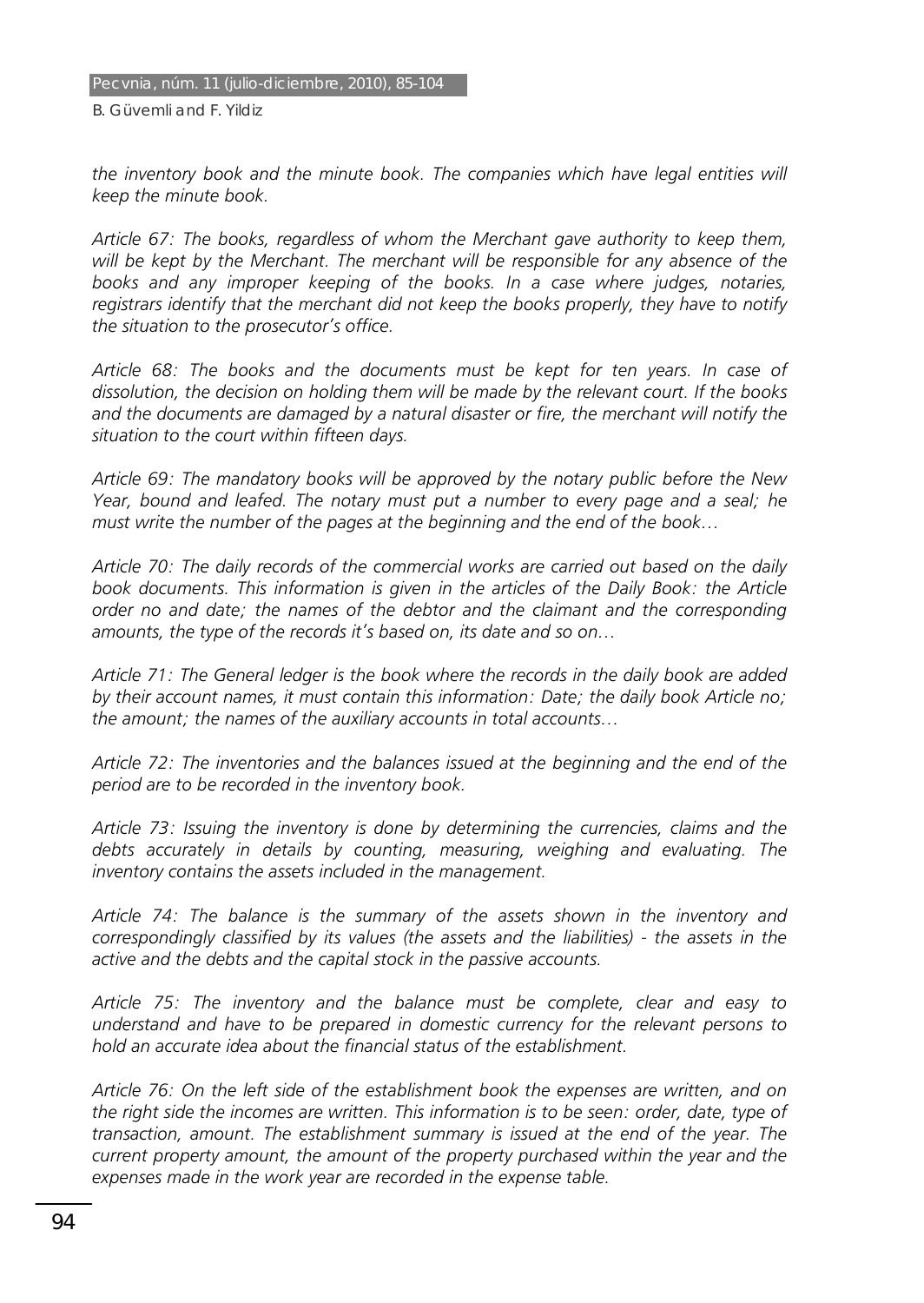*The value of the property sold within the work year, the amount received in return for service, the inventory value at the end of the work year are recorded in the revenue table…* 

*Article 77: Those who work on the goods must show the goods actions in the expense*  and the revenue parts of the establishment account in a separate column and they have *to issue a goods inventory…* 

*Article 78: The decisions of the general assembly and the board of directors are written in the decision book in the legal entities.* 

*Article 79: The book and the documents may be asked in the case of inheritance, bankruptcy and company works and the books and the documents may be investigated.* 

*Article 80: The books and the documents may be requested by the court….* 

*Article 81: The relevant article of the Civil Procedures Law is also applicable in the trials related to accounts.* 

*Article 82: The commercial books may be considered as evidence in commercial trials. The books that are not subject to approval may also be used as evidence with the approved books.* 

*Article 83: If the court has accepted the books as evidence in favor of the merchant, he can get the book owner to take an oath about the accuracy of the book in order to strengthen his belief.* 

*Article 84: The books kept in accordance with the law or not may be used as evidence against the owner.* 

*Article 85: Containing mutually matching records of the books will increase the power of evidence. If the records in the book on opposite sides do not match, or there is no record, it won't be considered as evidence.* 

*Article 86: If the book of one of the parties is in conformity with the law and if the other's is not or he cannot submit his book, the person whose book is in conformity with the law will be accepted as evidence.* 

Evaluations regarding the above articles of the Turkish Commercial Law of 1957 are as follows.

We observe that mostly, tax laws and financial laws have affected the structure of accounting during the second half of the  $19<sup>th</sup>$  century and at the beginning of the  $20<sup>th</sup>$ century. The commercial laws did not have much effect on the structure and evolution of accounting during the mentioned time periods. Commercial laws started to show their effect on the structure of accounting during the period where the law of 1926 was applicable. However, commercial laws started to show their actual effect in the second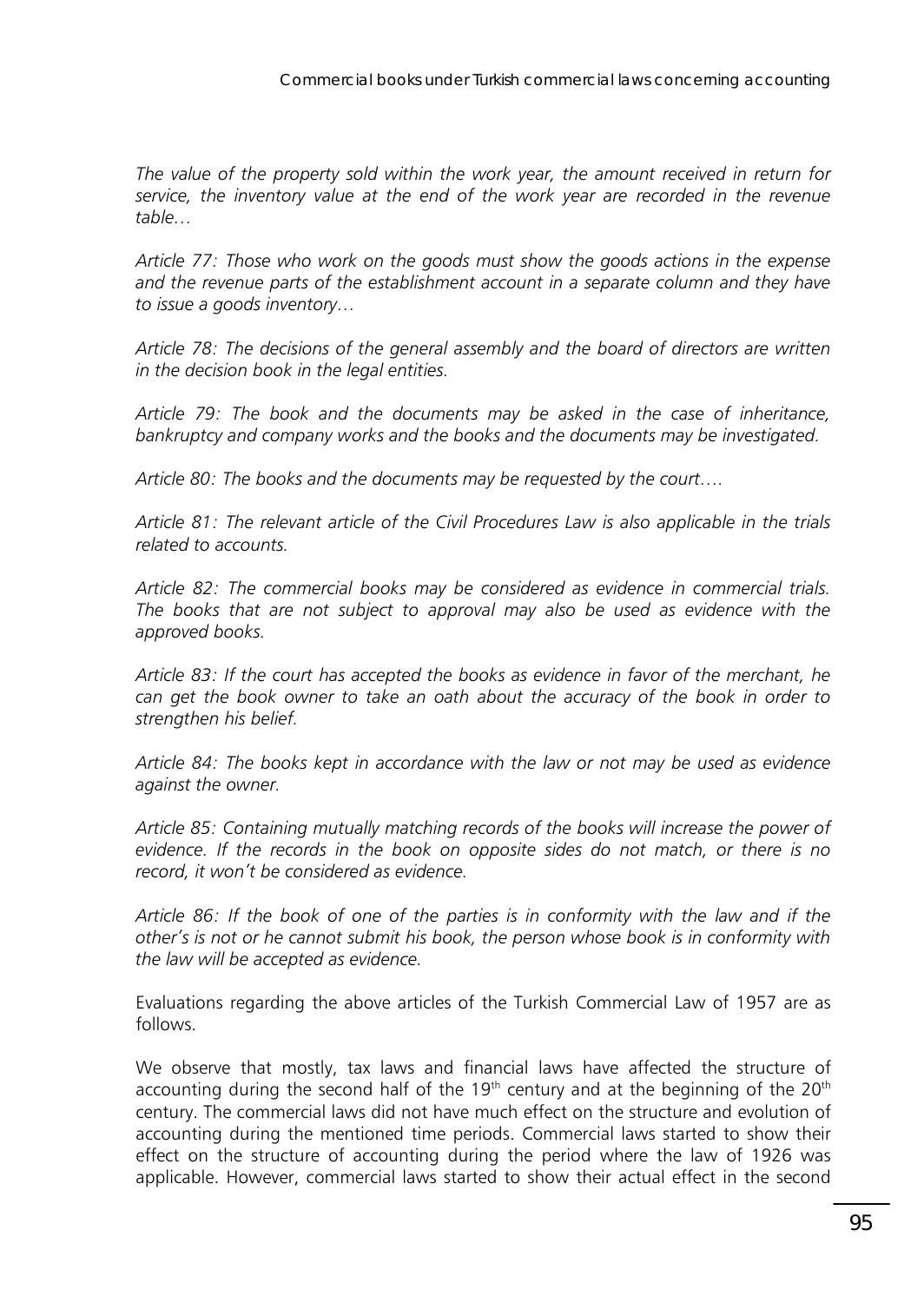#### Pecvnia, núm. 11 (julio-diciembre, 2010), 85-104

B. Güvemli and F. Yildiz

half of the 20<sup>th</sup> century when the private sector started to become effective in the Turkish commercial and economic life. Therefore, the law of 1957 is important.

The Turkish Commercial Law of 1957 was prepared by benefiting from the basics of the Law of 1926. At least, the commercial books and the relevant provisions are in this direction. Taking its place among the mandatory books, the general ledger is an important development. It is also seen that more importance and authority are attached and granted to accounting and accountant.

The commercial law has set the duration period of books for ten years, although the tax laws have set this duration period for five years. This provision had enabled the commercial trials to become longer than the tax trials.

Providing the recording methods for the daily book, general ledger and the inventory book in detail, and the description of the books as well as the definition of the balance, highlights important differences compared to the law of 1926. However, it must be stated that the income table is not mentioned.

The most interesting side of the law of 1957 with respect to the commercial books is without a doubt the operating ledger. Not mentioning the financial tables like the balance and the income table, on the contrary trying to expose a table of cash flow mix this legal regulation, had a quality regarding the carrying out of the account works of the small scale establishments such as a shopkeeper. The application of this book continued to be valid for the most part in the second half of the  $20<sup>th</sup>$  century.

It is also seen that in the law of 1957 the account documents as well as the account books have not been mentioned enough. It is known that this deficiency has been tried to be recovered by the tax laws.

It is stated in this law that the books can be investigated in authorized institutes and still can be considered as evidence.

#### 6. The commercial books in the bill of Turkish commercial law prepared in 2005

The bill under the same name regarding the amendment of the Turkish Commercial Law put into force in 1957 had not been legalized while this study was being prepared<sup>9</sup>.

The commercial laws are mentioned in between the articles 64-88 of the bill. A different approach has been displayed regarding the commercial books in the bill. The part related to the commercial books has been handled in two parts. The first part has the title

 $\overline{a}$ 9 The bill of Turkish Commercial Law sent by the Laws and the Decision General Directorate of the Prime Ministry to the Assembly of the Turkish National Guard with letter numbered B.02.0.KKG.0.10.101-178- 4903 and dated 9.1.2005.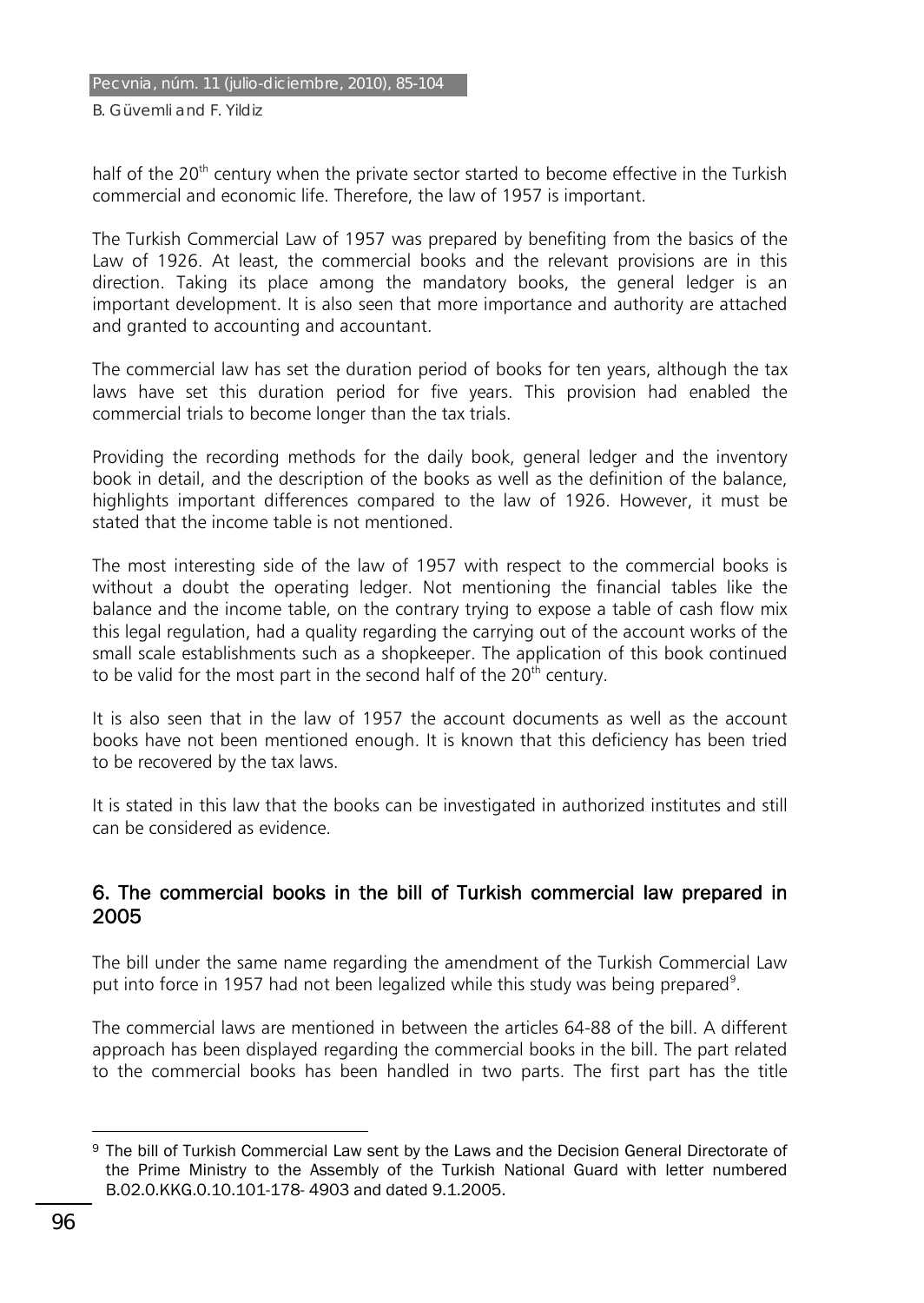*Keeping Books and Inventory*; the second part has the title *Opening Balance and the Year-end Financial Tables*.

There are four articles in the first part and twenty one articles in the second part. The related articles of the first part are summarized and are as follows.

*Article 64: Book keeping obligation – Every merchant must keep commercial books and has to expose the property status so as to be seen clearly according to Article 88 and Turkish Accounting Standards10. He has to keep one copy of all the received and sent documents of all types regarding the establishment. All the commercial books have to be*  approved by the notary public at the opening and closing. The books to be kept other *than the daily book, general ledger and inventory book are determined by the Board of Turkish Accounting Standards…* 

*Article 65: Keeping of the books - The recordings in the books has to be give accurate*  information, in time and in order. The records cannot be presented in such a way that it *is not possible to identify the content. The documents that are the base of the records are filed. The books can be kept in an electronic medium…* 

*Article 66: Inventory – Every merchant is to issue an inventory showing real properties at the opening of his establishment, claims and debts, cash money and other assets completely and properly. An inventory have to be issued at the end of every operating period….If the tangible fixed assets, raw and auxiliary materials are of secondary importance for the establishment, they are taken into the inventory with the fixed amount and value. However it is mandatory to perform physical counting every three years …The property components and the debts can be gathered in groups…* 

*Article 67: The methods facilitating the inventory – the property is specified as an*  amount and a value with the help of generally accepted mathematical methods and *according to the precise method used while issuing the inventory…. If the inventory is being issued with a method appropriate to Turkish Accounting Standards, this inventory will be satisfactory…* 

The related articles of the second part have also been summarized and are as follows.

*Article 68: Arrangement obligation – The merchant has to arrange the balance showing the relation between his property and debt amounts at the beginning of the commerce period and at the end of every operating period. The merchant has to prepare the income table…* 

*Article 69: The principles regarding the arrangement – The yearend financial tables have to be issued in the time required, by the operation flow in a clear and understandable manner by following the Turkish Accounting Standards.* 

 $\overline{a}$ 

<sup>&</sup>lt;sup>10</sup> Turkish Accounting Standards Board: The Capital Market Law numbered 2499, Annex 1. Article. Added by the law: the law dated 18.12.1999 and numbered 4487. TMSK became operational in 2002.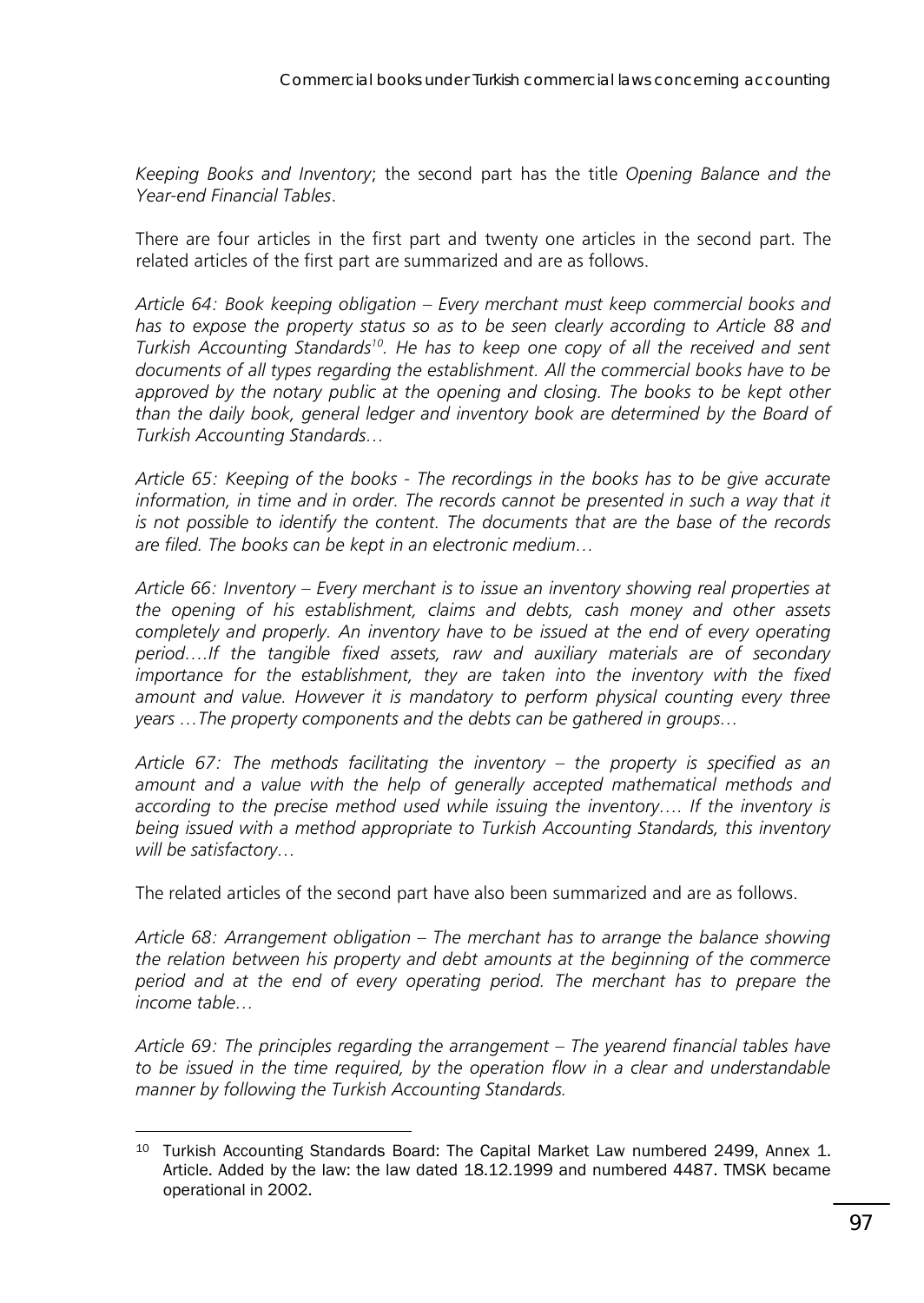*Article 70: The language and the unit of currency: the financial tables have to be issued with the Turkish language and with the Turkish currency (TL).* 

*Article 71: Signature – The financial tables have to be signed by the merchant.* 

*Article 72: Precision and deduction prohibition – The yearend financial tables must show all the properties, expenses paid in cash, all the incomes and outcomes properly. The asset items with the liability items, the incomes with the expenses cannot be entered into an account….* 

*Article 73: The content of the balance – the current and fixed assets, equity, debts and the period separating accounts are shown as separate items in the balance. The entities continuously allocated to the establishment take place in the fixed assets.….* 

*Article 74: Capitalization prohibition – The expenses made for the purpose of the foundation of the establishment and for providing equity cannot be put into the assets. The intangible fixed assets taken free of value cannot be put into the assets.* 

*Article 75: Provisions – For suspicious entries and possible losses, the provisions according to the rules predicated in the Turkish Accounting Standards (TAS) are reserved…* 

*Article 76: Period separating accounts – TAS is applied for the expenses that will be the outcome after the balance day and the receipts that will create income components.* 

*Article 77: The responsibility relations – Warranty contracts, given to any third party*  liabilities arising from guarantees are included at the bottom of the balance of *responsibility….* 

*Article 78: The evaluation principles – The previous period closing balance sheet with the*  valuation of the opening balance sheet should be by the same valuation method. *Valuation is essential in the continuity of business operations.* 

*Closing Day of assets and liabilities are evaluated individually. Operating costs and revenues in regard to payment and collection dates of the financial statements have to be received...* 

*Article 79: The evaluation measures – The measures shown in TAS are used in the evaluation…* 

*Article 80: Purchasing and manufacturing values – The determination, descriptions, and scopes of the values to be applied in the evaluation are subject to TAS.* 

*Article 81: The methods simplifying the evaluation – The methods simplifying the evaluation predicated in TAS are applied.*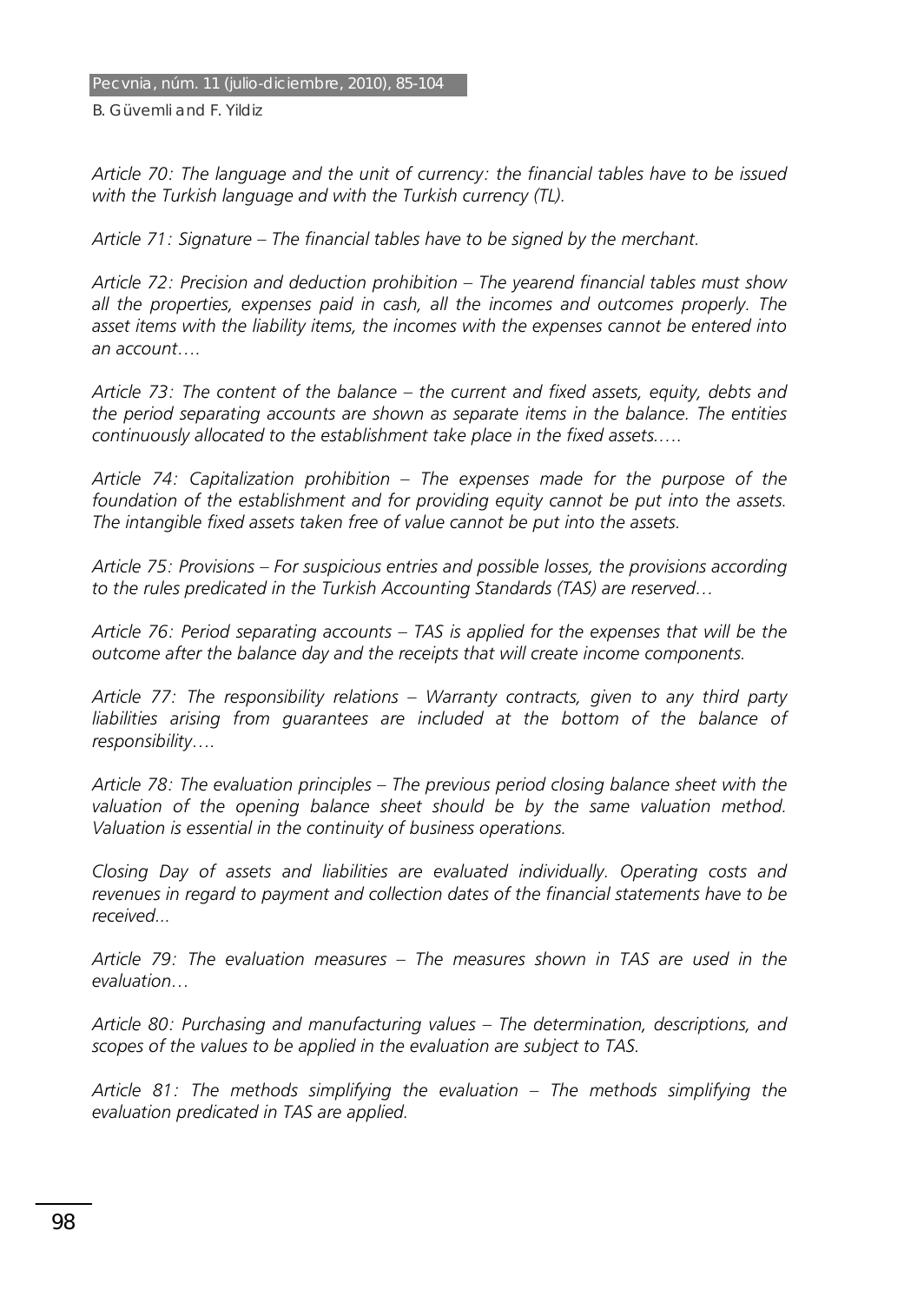*Article 82: The storage of the documents and the duration of storage – The commercial books, inventory, financial tables, the commercial letters received, the copies of the commercial letters sent, the documents the records are based on are kept for five years…* 

*Article 83: The submittal in legal dispute – The court may decide as to the submittal of the commercial books of the parties…* 

*Article 84: Copy receiving in disputes – The parts related to disputes of the books is to be investigated with the participation of the parties and the copies of the relevant leaves of the books are to be taken when considered necessary…* 

*Article 85: The investigation of the books – In disputes regarding property (inheritance, company liquidation) the court may decide the investigation of all the contents of the books.* 

*Article 86: The submittal of the image and data carriers transference – The person who transferred the documents to the image and data carriers, is liable to keep the auxiliary tools available for these documents to be read…* 

*Article 87: The application for the beginners of the trade – these articles are applicable from the moment the liability of the establishment to record in the trade register is raised…* 

*Article 88: The authority of TAS Board – The establishments subject to the articles between 64-88 must follow the TAS published by the TAS Board, the accounting principles while keeping their books and issuing their financial tables. The standards are specified and published by the TAS Board…* 

Evaluations regarding the above articles of the bill of the Turkish Commercial Law of 2005 are as follows.

The law has two important properties. Special importance is attached to the developments in the electronic environment by highlighting technological developments. The Turkish Accounting Standards (TAS) is referred almost in every subject. Currently, TAS is only functional for the listed companies. TAS has not become functional for small and medium enterprises (SMEs); also, many of its articles are hard to apply.

There are important problems in the articles concerning inventory. Especially in Article 66 the provisions allowing the existence of the fixed assets and stocks with the fixed values in the inventory must be reviewed again with respect to the problems it will cause due to both the evaluations by tax and the applications of accounting. Choosing such a way due to the difficulties in the inventory arising from the expansion of an establishment does not prevent problems. The precise method in Article 67 raises difficulties in recovering quality in the inventory applications.

Mentioning the income table among the financial tables in this bill expresses a delayed innovation compared to the law of 1957.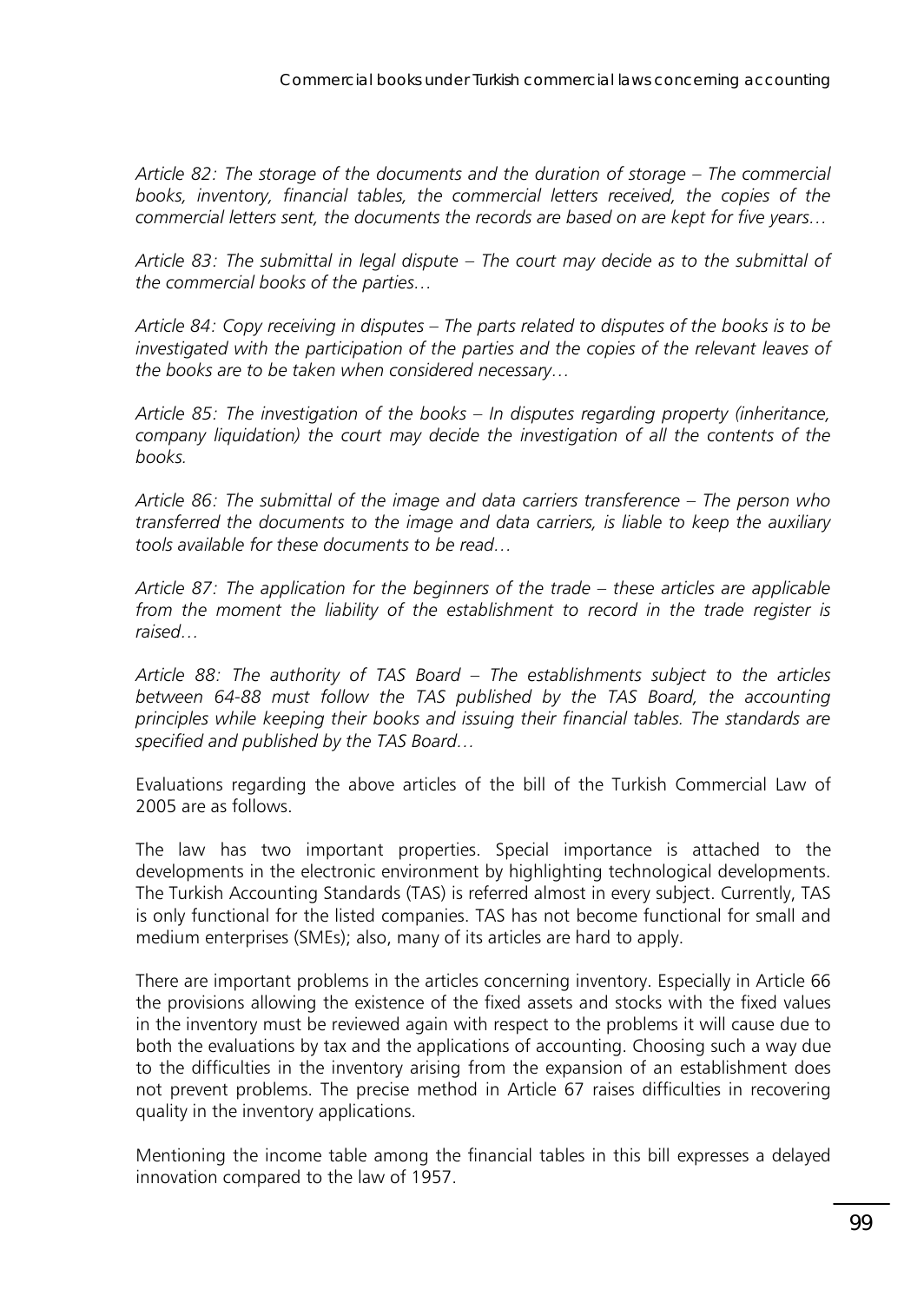Predicting the signing of the year end financial tables only by the merchant, even if only for certain-sized establishments, can be seen as a deficiency of the bill of Commercial Law for not giving it to the inspection institute.

Mentioning the insufficient and the deficient information regarding the contents of the financial tables drew our attention.

It is also observed that there is no harmony with the current tax laws in the evaluation measurement section of the bill.

Decreasing the storage of the books and the documents to five years is seen as an important development in respect of harmony to the tax laws.

Using the books for evidence is generally in conformity with the Law of 1957.

Turkey is experiencing a transitional period in this matter. By not being put into force yet, the TASs also stand out in this situation. It is understood that these properties of the new Commercial Law will become applicable in time.

# 7. Conclusion

It is a known fact that the Ottoman Empire, beginning from the  $19<sup>th</sup>$  Century on, embraced the behavior of the adoption and implementation of European Models which started after the Imperial Edict of 1839 (Administrative Reforms-Tanzimat). The establishment of the today's Ministry of Finance instead of *Hazine-i Amire<sup>11</sup>* in the year 1838 is certainly one of the important developments which affected the Turkish accounting culture during the time of the Administrative Reforms (Güvemli, 2008, 417). Monitoring the cash flows based on collected taxes which were necessary fort the state to stand and for management mechanism to continue running were the responsibility of the Hazine-i Amire working on the accounting field. The tracking of cash flows, exact determination of incomes and expenses and keeping accurate records related to these were among its tasks since the foundation of the Empire. The first modern regulations about the books that should be kept by the self-employed traders which were implemented by the Commercial Code of 1850 (Kanunname-i Ticaret) is enacted by the influences of the Ministry of Finance. Today, Ministry of Finance still holds its influence on the regulatory changes on accounting and therefore the commercial codes.

It is important to know that with its own peculiar finance and accounting system which was developed and changed according to the forcing conditions of time until its withdrawal from the stage of history, the Ottoman Empire provides a valuable area of investigation.

In this study, we aimed to understand the effects of commercial regulatory changes on the evolution of the Turkish accounting culture within 160 years period. And, in order to create a perspective on change, we examined the accounting books in all Turkish

 $\overline{a}$ 11 *Hazine-i Amire* was the main treasury department of the Ottoman Empire.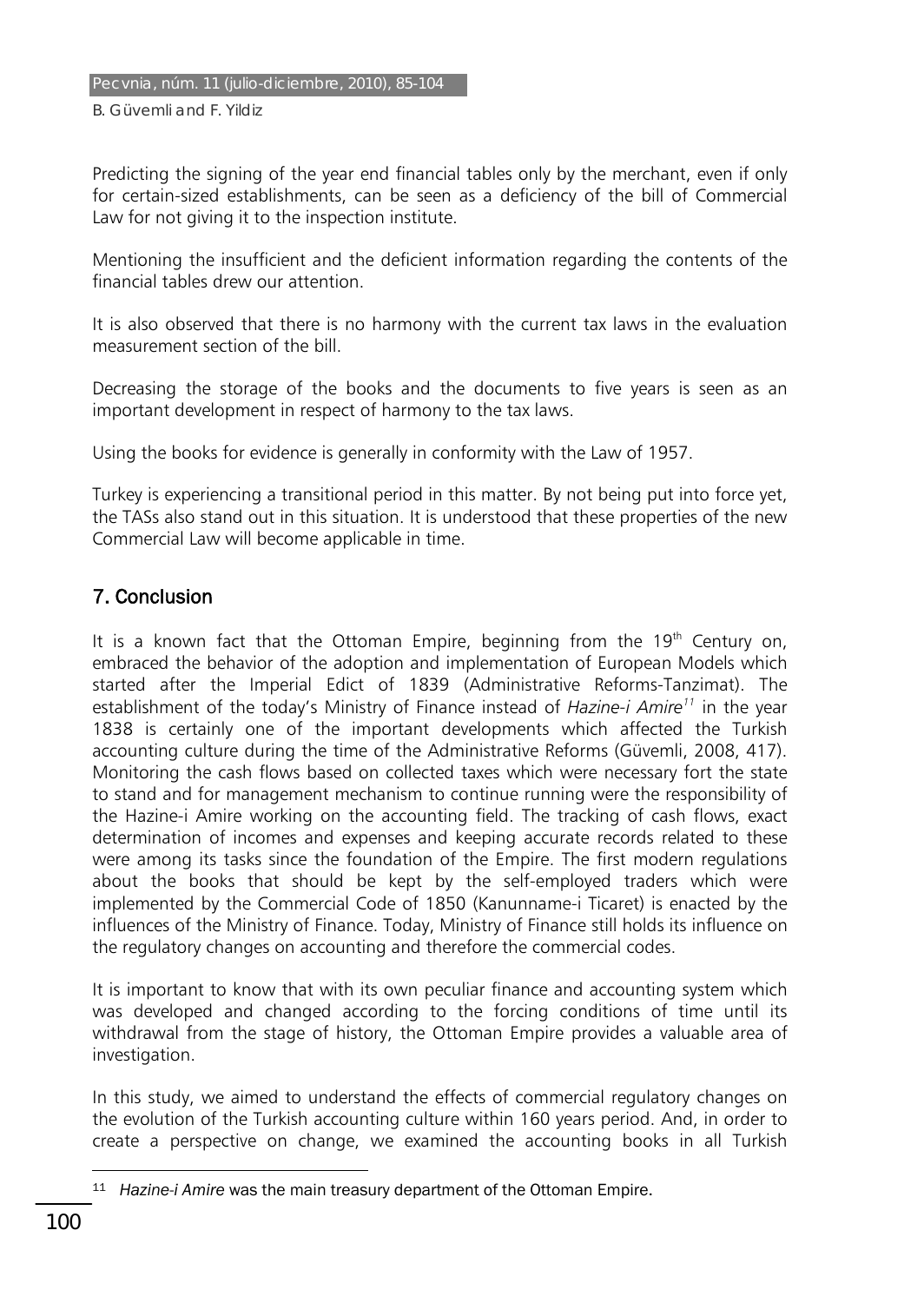commercial codes. We saw that keeping the daily book and the balance book under the regulations of Kanunname-i Ticaret (1850) was not possible since the double-entry recording method had not been recognized in the country yet. The Turkish Commercial Code of 1926 comprised the daily book, the inventory book, the balance book and the copy book. The law explained for the first time what information shoud be in the daily book. One of the advanced level articles of the law −the expression '*this book has been seen by me'*– was mentioned in the daily book. The need to conform to the 1949 tax reform caused the preparation of the Turkish Commercial Law to be put into force in 1957. It is seen that the general ledger has taken its place amoung the list of legal books, and the copy book, that had already lost its validity, has been removed. The content of the books (daily book, general ledger, inventory book) and what information will they cover (and the conditions of their shape) have taken their place in detail for the first time under this law. There is the chance, under this law, to see the description of the inventory conforming to the standards of the time, and, especially, the developed description of the balance. However, it must also be stated that the income table has not been mentioned among the financial tables. Undoubtedly the most interesting side of the law of 1957 with respect to commercial books is the *operating account book*. Being a mix of income table, cash flow and an inventory book and not being seen in the commercial laws of other countries, this commercial book with its Turkey-specific attribute was abolished towards the end of the 20th century.

When we entered the 20th century, international trade had been developed, the electronic IT revolution had taken its place in trade, and international accounting standards had become common. These developments declared that a new commercial law issue was required.

In this bill −not legalized yet when this study was prepared and waiting in the Turkish National Grand Assembly since 2005− two subjects draw our attention: One of them is about the technological developments (electronic environment) and the other is the Turkish Accounting Standards. The Board of Turkish Accounting Standards was established by adding an article to the Capital Market Law and it has been operational since 2002. Since then, they have been publishing the TASs in comformity with the International Accounting Standards Board (IASB). The approval of the Ministry of Finance of the Republic of Turkey is being waited on for the standards to be put into force prepared by this board.

Other important subjects of the bill are about the transparency rules of the financial tables, storage of the documents that are the basis of the records by filing and recording in the income tables and the financial tables. Decreasing the compulsory (predicated in the tax laws) storage time of the books and the documents from ten years to five years, and providing more simplicity in carrying out inventory procedures during the expansion of the establishment are some of the subjects predicated in the law. It would be appropriate to mention here that simplification of the inventory procedures in respect of account applications contain many inconvenient considerations.

Annex: 1 The cover of the edition of the year 1807 of the Code de Commerce Annex 2. The cover of the explanatory book of Commercial Law dated 1926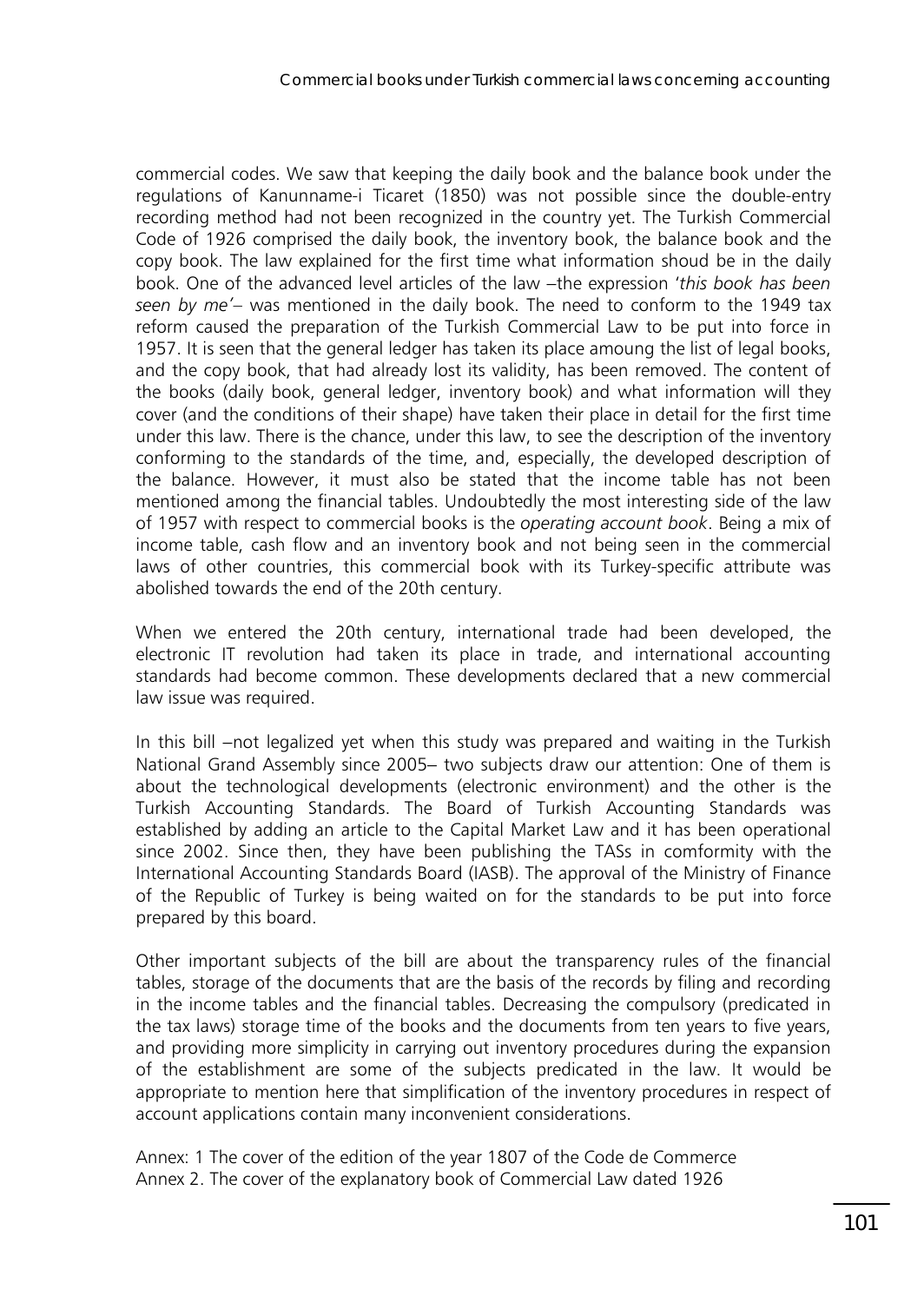#### 8. References

*Code de Commerce* (1807). Edition Textuelle. Genova.

Elitaş, C.; Guvemli, O.; Aydemir, O.; Erkan, M.; Ozcan, U. and Oguz, M. (2008). *Accounting method used by Ottomans for 500 years: Stairs (Merdiban) method.* Ankara, Turkey: Turkish Republic Ministry of Finance Strategy Development Unit.

First Setup Code, C 1, pp. 445-465, Journal C I, pp. 337-348.

Gürzumar, F. and Gürzumar, T. (1962). *Kanunname-i Ticaret and annexes*. Ankara, Turkey.

- Güvemli, B. (2008). "The influence of the Western European countries on the Turkish accounting thought in the first half of the 19<sup>th</sup> and 20<sup>th</sup> centuries". *Proceedings of the 12<sup>th</sup> World Congress of Accounting Historians*. July 20-24. Istanbul, Turkey, pp. 417-429.
- Güvemli, O. (1994) *Luca pacioli ve muhasebenin 500. Yılı (Luca Pacioli and the 500th year of Accounting)*. Istanbul, Turkey.
- Güvemli, O. (2000a). *Türk devletleri muhasebe tarihi tanzimattan cumhuriyete. (Accounting History of Turkish States – From Imperial Edict of 1839 to Republic).* Vol.3., Istanbul, Turkey.
- Güvemli, O. (2000b) *Türk devletleri muhasebe tarihi (Accounting History of Turkish States Republic Period - 20th century).* Vol. 4. Istanbul, Turkey.
- The bill of Turkish Commercial Law sent by the Laws and the Decision General Directorate of the Prime Ministry to the Assembly of the Turkish National Grand Assembly with the letter numbered B.02.0.KKG.0.10.101-178- 4903 and dated 9.1.2005

Turkey Accounting Standards (2008). Edition of the Turkish Accounting Standards Board.

Turkish Accounting Standards Board: The Capital Market Law numbered 2499, Annex 1. Article. Added by the law: the law dated 18.12.1999 and numbered 4487.

Turkish Commercial Law, Number: 6762, The Official Gazette dated 9.7.1956 and numbered 13561.

- Üçok, C.; Mumcu, A. and Bozkurt, C. (2007). *Turkish law history*. 12<sup>th</sup> ed. Ankara, Turkey.
- Ziya, A. (Izmir Commercial Court Judge) (1928). *Commercial Law Annotation*. Istanbul, Turkey: Cihan Publishings.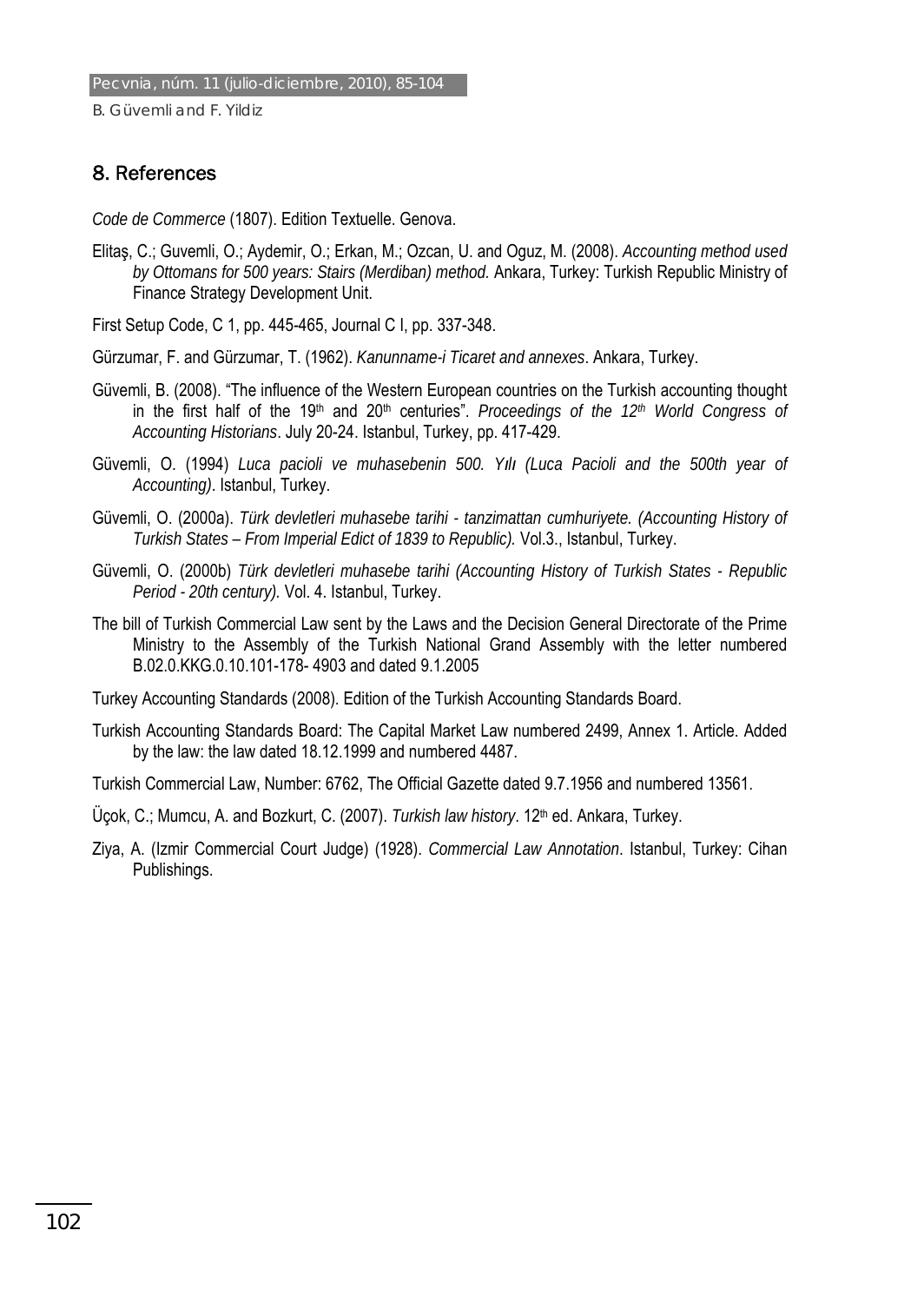Annex 1. The cover page of the 1810 edition of the Code de Commerce